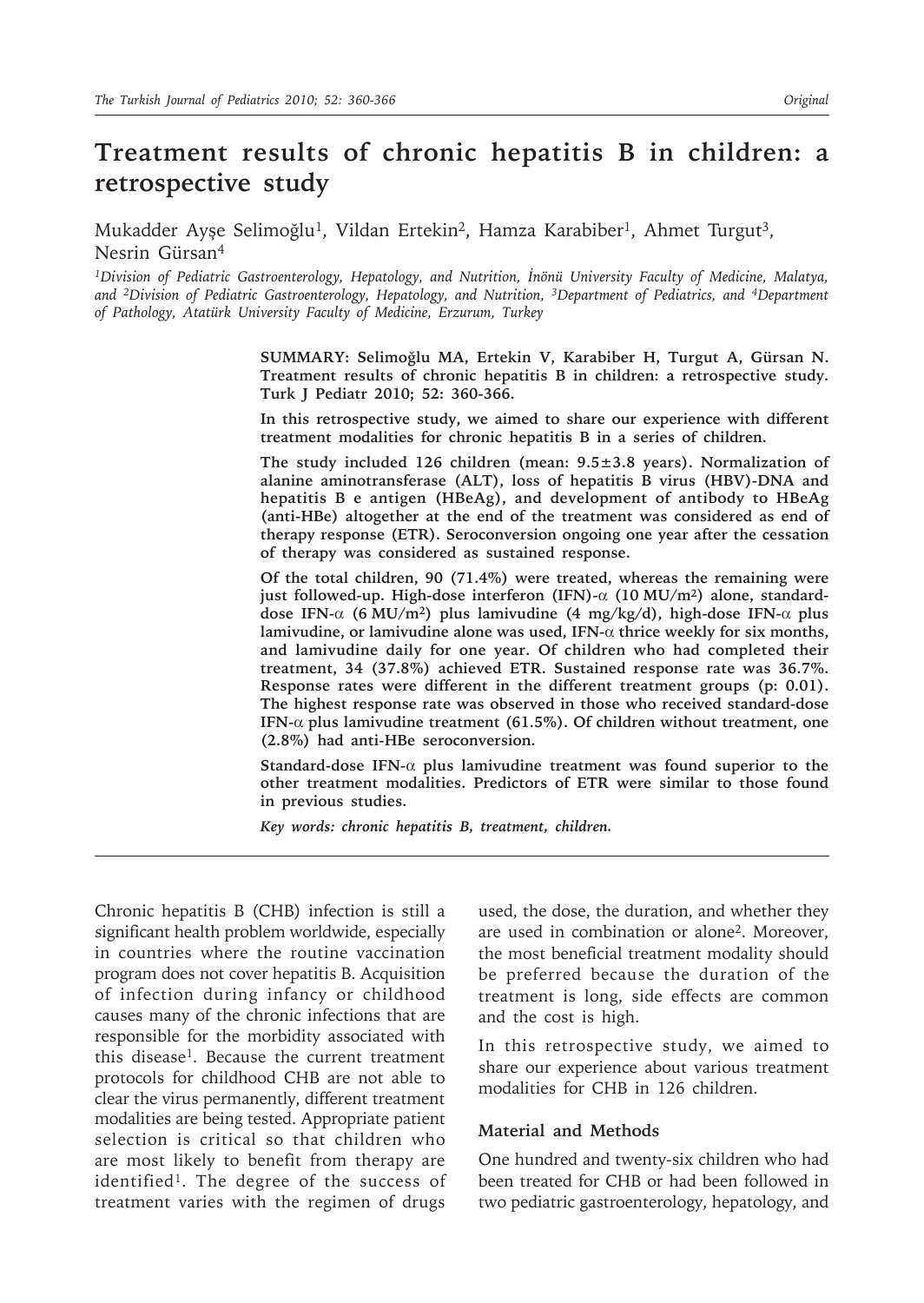nutrition units of two different medical faculties in a 10-year period were included in the study. Patients whose records were complete and those who had presented for their routine visits were selected. Serological markers of hepatitis B virus (HBV), including hepatitis B surface antigen (HBsAg), hepatitis B e antigen (HBeAg), antibody to hepatitis B surface antigen (anti-HBs), antibody to hepatitis B e antigen (anti-HBe), hepatitis B DNA (HBV-DNA), and initial serum aspartate aminotransferase (AST) and alanine aminotransferase (ALT) levels were recorded. Hepatic activity index (HAI) and portal inflammation and portal fibrosis scores, evaluated according to the Knodell scoring system, were noted, if biopsy had been performed. The mode of treatment, the duration of treatment and the times of seroconversion of HBe to anti-HBe and appearance of anti-HBs were assessed. Normalization of ALT, loss of HBV-DNA and HBeAg and development of antibody to HBeAg altogether was considered as complete response, and if the treatment was complete, it was considered as the end of therapy response (ETR). Seroconversion ongoing one year after the cessation of therapy was considered as sustained response.

initial AST, ALT and HBV-DNA levels of the children were  $68.7 \pm 68.1$  U/L (20-565), 91.2 $\pm$ 133.9 U/L (10-1172), and 2620.8 $\pm$ 3755.6 pg/ml (0.45-30000), respectively. Biopsy was performed in 96 (76.2%) of the children. Biopsy was not performed in those who had persistently normal transaminase values. Mean HAI and portal inflammation and portal fibrosis scores were  $5.8 \pm 2.6$  (0-14),  $1.8 \pm 1.0$  (0-4), and  $1.1 \pm 1.0$  (0-5), respectively.

Mean age, serum AST, ALT, HBV-DNA levels, HAI, and portal fibrosis scores were not different with respect to gender; however, mean portal inflammation score was higher in girls compared to boys  $(2.1 \pm 0.9 \text{ vs. } 1.5 \pm 1.1,$ p: 0.019).

Ninety (71.4%) of the children had been treated, whereas the remaining 36 (28.6%) were just followed.

When mean age, serum AST, ALT, HBV-DNA levels, HAI, and portal inflammation and portal fibrosis scores of the children with or without treatment were compared, it was found that mean serum AST and ALT levels of those who had been selected as candidates for therapy were higher but the mean age was younger (Table I).

|  |  |  |                                                    |  | Table I. Mean Age, Serum AST, ALT, HBV-DNA Levels, HAI, Portal Inflammation and Portal Fibrosis |  |  |
|--|--|--|----------------------------------------------------|--|-------------------------------------------------------------------------------------------------|--|--|
|  |  |  | Scores of the Children Followed or Treated for CHB |  |                                                                                                 |  |  |
|  |  |  |                                                    |  |                                                                                                 |  |  |

|                           | Follow-up group<br>$N = 36$ | Treatment group<br>$N=90$ | p value   |
|---------------------------|-----------------------------|---------------------------|-----------|
| $HBV-DNA$ (pg/ml)         | $2069.2 \pm 3263.7$         | $2841.4 \pm 3930.5$       | 0.079     |
| AST $(U/L)$               | $44.0 \pm 23.6$             | $78.6 \pm 77.1$           | < 0001    |
| ALT $(U/L)$               | $52.8 \pm 57.3$             | $106.6 \pm 151.8$         | 0.002     |
| <b>HAI</b>                | $4.8 \pm 2.3$               | $6.0 \pm 2.6$             | 0.1       |
| Portal inflammation score | $1.3 \pm 1.1$               | $1.8 \pm 1.0$             | 0.11      |
| Portal fibrosis score     | $0.6 \pm 0.5$               | $1.2 \pm 1.1$             | 0.094     |
| Age (yrs)<br>$\sim$       | $10.6 \pm 3.8$              | $9.1 \pm 3.7$             | 0.02<br>. |

**ALT:** Alanine aminotransferase. AST: Aspartate aminotransferase. CHB: Chronic hepatitis B. HAI: Hepatic activity index.

Mean  $\pm$  standard deviation (SD), Mann-Whitney U test, chi-square test, and oneway ANOVA test were used for statistical analysis.

#### **Results**

Age range and mean age of the included children were 2-17 years and  $9.5 \pm 3.8$  years, respectively. Of the total children, 79 (62.7%) were male and 47 (37.3%) were female. Mean

Figure 1 shows the treatment modalities. Highdose and standard-dose interferon (IFN)-α and lamivudine treatments refer to 10 MU/m2, 6 MU/m2 thrice weekly for six months, and 4 mg/kg/d for one year, respectively. IFNα had been ceased and at least one year of lamivudine had been completed. In those with anti-HBe seroconversion, lamivudine was continued at least six additional months. Mean duration of lamivudine treatment was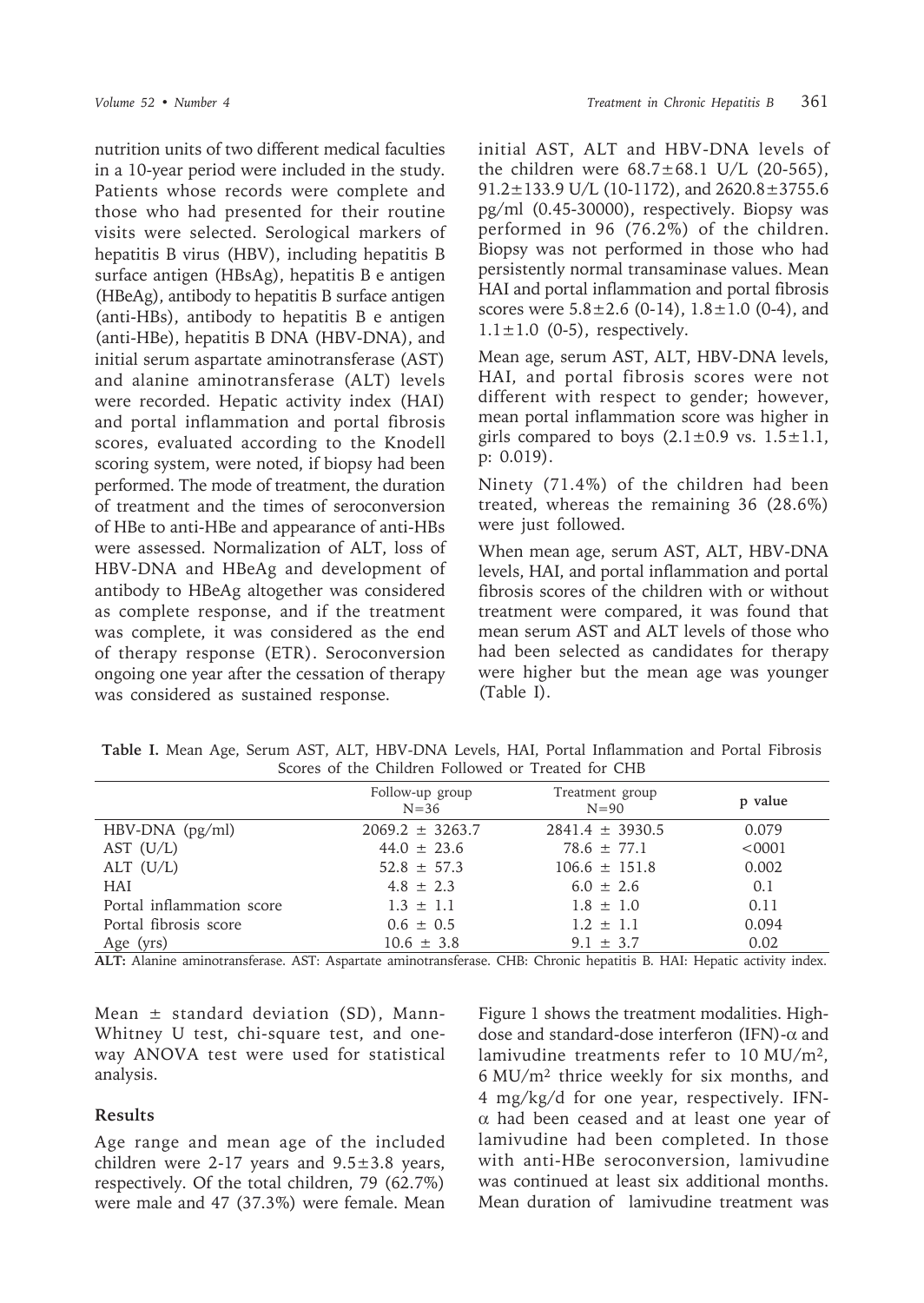

**Figure 1.** Treatment modalities of children and the results of the treatment.

 $17.3 \pm 7.7$  months. When serum AST, ALT, HBV-DNA levels, HAI, and portal inflammation and portal fibrosis scores were evaluated, if they had affected the decision of the physician regarding the treatment mode, it was found that mean HAI, portal inflammation score and HBV-DNA levels were different between the different treatment groups (p: 0.041, p: 0.009 and p: 0.038, respectively) (Table II). When the same parameters were evaluated if they were different between patients who had received lamivudine or not, it was found that higher HBV-DNA levels and lower portal inflammation score had favored lamivudine treatment (p: 0.001 and p: 0.033, respectively) (Table III). The conclusion about HBV-DNA level was consistent when the presence of IFN-α was evaluated (p: 0.007) (Table III).

Thirty-four (37.8%) children had had ETR, while the other 56 (62.2%) had not. Three children (3.3%) had developed anti-HBs. At least one year had passed after the anti-HBe seroconversion in all patients; sustained response rate was 36.7% (recurrence in one patient).

Response rate of children with respect to the therapy mode is shown in Figure 1. Anti-HBe seroconversion was observed from the 3<sup>rd</sup> to 81st month of the treatment (mean: 15.9±15.6 months). Response rates were different in the different treatment groups (p: 0.01). The highest response rate was observed in those who received standard-dose IFN- $\alpha$  plus lamivudine treatment (61.5%).

Mean age, serum AST, ALT, HBV-DNA levels, HAI, and portal inflammation and portal fibrosis scores of the children with or without ETR independent of the therapy model are shown in Table IV. Mean AST, ALT and portal inflammation score were found higher in those with ETR compared to others (p: 0.013, p: 0.024 and p: 0.004, respectively).

Two of three patients who had developed anti-HBs had been given high-dose IFN- $\alpha$  alone and the remaining had been given standard-dose IFN-α plus lamivudine treatment. Mean values of some parameters with or without anti-HBs seroconversion are shown in Table V. When these mentioned parameters were compared between those groups, it was found that mean HAI and portal inflammation scores gradually increased from the non-responsive group to the anti-HBs-positive group  $(p<0.001$  and p: 0.001) (Table V).

Breakthrough was reported in 9 (11.8%; 9/76) of the children receiving lamivudine, either as monotherapy or combination therapy. Breakthrough had developed between the  $6<sup>th</sup>$ -18th months of the treatment (mean: 9.0±4.24 months)

|                                                      | HBV-DNA<br>(pg/ml)  | AST $(U/L)$     | ALT $(U/L)$                     | HAI           | Portal<br>inflammation | Portal<br>fibrosis |
|------------------------------------------------------|---------------------|-----------------|---------------------------------|---------------|------------------------|--------------------|
| High-dose IFN- $\alpha$<br>$(n=14)$                  | $972.3 \pm 1782.9$  | $96.2 \pm 86.1$ | $134.0 \pm 139.9$ 7.4 $\pm$ 3.4 |               | $2.5 \pm 1.0$          | $1.4 \pm 0.8$      |
| High-dose IFN- $\alpha$ +<br>lamivudine $(n=33)$     | $2145.2 \pm 1872.5$ | $81.7 \pm 93.7$ | $99.9 \pm 113.1$                | $5.3 \pm 2.1$ | $1.5 \pm 0.9$          | $1.1 \pm 0.8$      |
| Standard-dose IFN- $\alpha$<br>$+$ lamivudine (n=26) | $4251.9 \pm 5829.8$ | $75.0 \pm 57.1$ | $126.8 \pm 221.2$               | $6.6 \pm 2.7$ | $2.1 \pm 1.0$          | $1.3 \pm 1.0$      |
| Lamivudine $(n=17)$                                  | $3574.6 \pm 3921.0$ | $63.7 \pm 62.4$ | $66.0 \pm 84.2$                 | $5.5 \pm 2.2$ | $1.5 \pm 1.0$          | $1.1 \pm 1.6$      |
| p value                                              | 0.038               | 0.071           | 0.135                           | 0.041         | 0.009                  | 0.449              |

**Table II.** Mean Serum AST, ALT, HBV-DNA Levels, HAI, Portal Inflammation and Portal Fibrosis Scores in Children According to the Different Treatment Models

ALT: Alanine aminotransferase. AST: Aspartate aminotransferase. CHB: Chronic hepatitis B. HAI: Hepatic activity index. IFN: Interferon.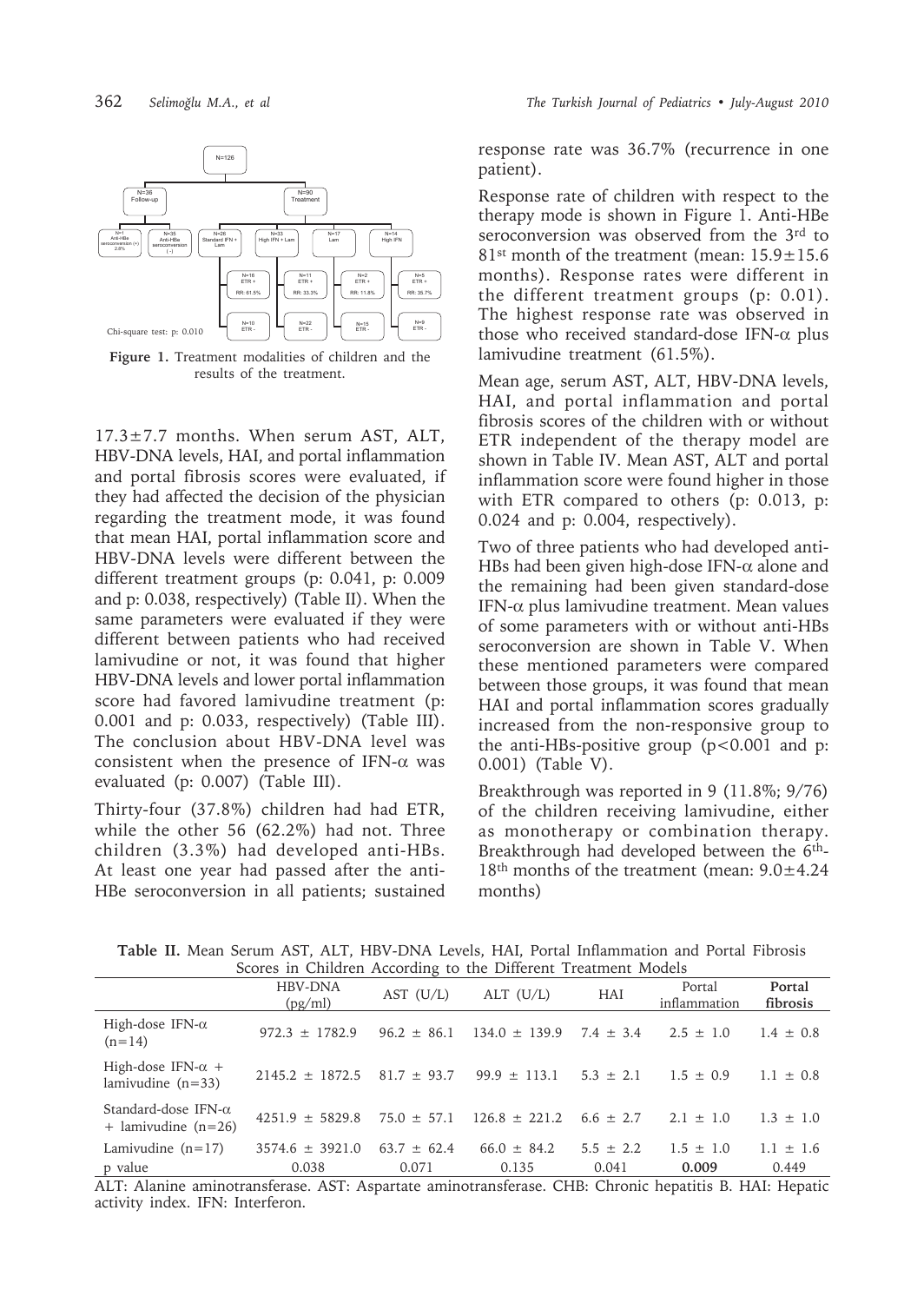|                              | Treatment<br>including<br>lamivudine | Treatment<br>not including<br>lamivudine | P value | Treatment<br>including IFN- $\alpha$ | Treatment<br>not including<br>IFN- $\alpha$ | P value |
|------------------------------|--------------------------------------|------------------------------------------|---------|--------------------------------------|---------------------------------------------|---------|
| $HBV-DNA$ ( $pg/ml$ )        | $3185.7 \pm 4124.2$                  | $972.3 \pm 1782.9$                       | 0.001   | $1795.8 \pm 1905.6$                  | $3884 \pm 5118.5$                           | 0.007   |
| AST $(U/L)$                  | $75.3 \pm 75.6$                      | $96.2 \pm 86.1$                          | 0.559   | $86.0 \pm 90.8$                      | $70.5 \pm 58.8$                             | 0.385   |
| ALT $(U/L)$                  | $101.5 \pm 154.3$                    | $134.0 \pm 139.9$                        | 0.204   | $110.1 \pm 121.7$                    | $102.8 \pm 181.0$                           | 0.080   |
| HAI                          | $5.8 \pm 2.4$                        | $7.4 \pm 3.4$                            | 0.130   | $5.9 \pm 2.7$                        | $6.2 \pm 2.6$                               | 0.615   |
| Portal inflammation<br>score | $1.7 \pm 1.0$                        | $2.5 \pm 1.0$                            | 0.033   | $1.8 \pm 1.0$                        | $1.9 \pm 1.0$                               | 0.702   |
| Portal fibrosis score        | $1.2 \pm 1.1$                        | $1.4 \pm 0.8$                            | 0.347   | $1.2 \pm 0.8$                        | $1.2 \pm 1.3$                               | 0.528   |
| Age (yrs)                    | $8.9 \pm 3.7$                        | $9.8 \pm 4.0$                            | 0.431   | $9.3 \pm 3.5$                        | $8.8 \pm 4.0$                               | 0.463   |

**Table III.** Mean Serum AST, ALT, HBV-DNA Levels, HAI, Portal Inflammation and Portal Fibrosis Scores According to the Presence of IFN- $\alpha$  or Lamivudine in the Treatment

ALT: Alanine aminotransferase. AST: Aspartate aminotransferase. CHB: Chronic hepatitis B. HAI: Hepatic activity index. IFN: Interferon.

The mean duration of the follow-up of all 126 patients was  $42.1 \pm 27.6$  months (6-180 months). The mean durations in the patients who had received treatment or not were 50.4±27.0 months and 22.9±17.8 months, respectively. Of the children who had not received any treatment, one (2.8%) had developed anti-HBe seroconversion in the 48<sup>th</sup> month of the followup. She was an 11-year-old girl with elevated AST and ALT levels and relatively high HAI and portal inflammation score (118 U/L, 342 U/L, 8, and 3, respectively).

## **Discussion**

This retrospective study performed on 126 children with CHB helped us to evaluate the laboratory and histological features of our patients, and to self-criticize both our treatment decisions and mode of treatment.

The opinion regarding the need for performing a liver biopsy before and after therapy is debatable2. While it would be optimal to perform a liver biopsy at baseline, practically speaking, in children with increased transaminase levels and positive serology, the decision regarding drug therapy is unlikely to be affected by the result<sup>2</sup>. On the contrary, when the transaminases are normal and treatment is being planned in the so-called immunotolerant group, information obtained from the biopsy may be helpful2. In fact, we had performed liver biopsy in all children who were candidates for treatment. It was reported that males have a high risk of progressing to cirrhosis and hepatocellular carcinoma3-5. However, our results revealed that mean portal fibrosis score was not different between females and males, while mean portal inflammation score was higher in girls compared to boys. We

**Table IV.** Mean Age, Serum AST, ALT, HBV-DNA Levels, HAI, Portal Inflammation and Portal Fibrosis Scores of the Children with ETR

|                           | Children with ETR   | Children without ETR | p value |
|---------------------------|---------------------|----------------------|---------|
| $HBV-DNA$ (pg/ml)         | $2805.5 \pm 5262.6$ | $2863.1 \pm 2894.9$  | 0.194   |
| AST $(U/L)$               | $94.6 \pm 97.9$     | $68.9 \pm 60.2$      | 0.013   |
| ALT $(U/L)$               | $121.5 \pm 124.1$   | $97.5 \pm 166.8$     | 0.024   |
| HAI                       | $6.9 \pm 3.1$       | $5.5 \pm 2.1$        | 0.081   |
| Portal inflammation score | $2.3 \pm 1.0$       | $1.6 \pm 0.9$        | 0.004   |
| Portal fibrosis score     | $1.3 \pm 0.9$       | $1.1 \pm 1.1$        | 0.088   |
| Age (yrs)                 | $8.6 \pm 3.9$       | $9.3 \pm 3.6$        | 0.483   |

ALT: Alanine aminotransferase. AST: Aspartate aminotransferase. CHB: Chronic hepatitis B. ETR: End of therapy response. HAI: Hepatic activity index. IFN: Interferon.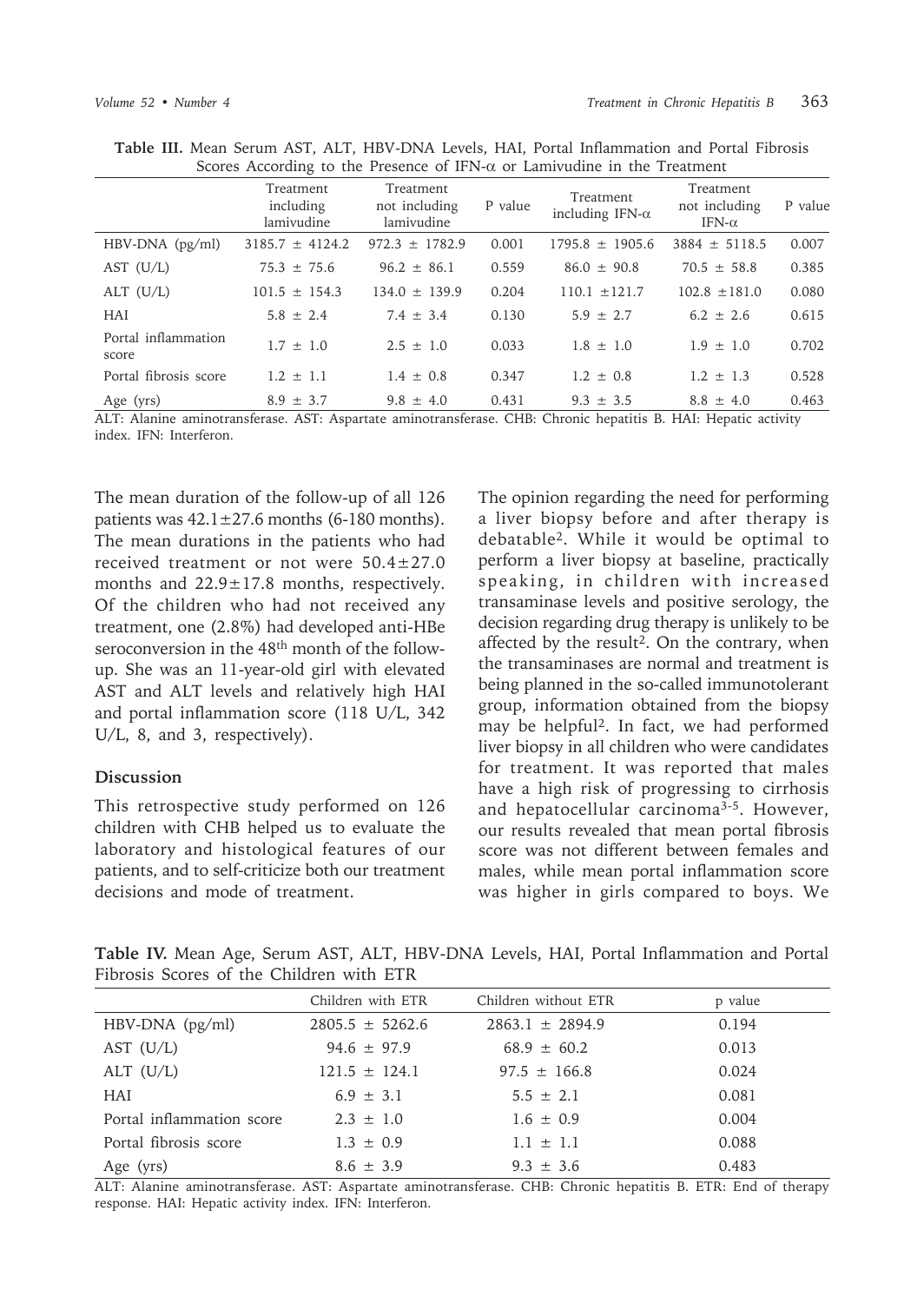evaluated whether histological parameters as well as initial transaminases and HBV-DNA levels had any influence on the decision of the physician regarding the treatment mode. The only difference was found in portal inflammation score, with the highest score in the high-dose IFN-α treatment group (Table II). According to our data, higher HBV-DNA levels and lower portal inflammation score (immuno-tolerant group) favored lamivudine treatment whereas lower values of HBV-DNA favored IFN-α treatment (Table III).

The limitation of this study is the lack of a standard-dose IFN-α monotherapy group. The reason why standard dose IFN-α was not used in the last 10 years might be due to the fact that we knew the response rates of our pediatric CHB population who received standard-dose IFN- $\alpha$  treatment<sup>6</sup>. In the mentioned study, we found ETR and sustained response rates as 50% and 43%, respectively<sup>6</sup>. In two of the patients (6.7%), anti-HBs seroconversion was detected<sup>6</sup>.

Spontaneous HBeAg loss in chronically infected children occurs at an annual rate of 10%-16%, while spontaneous loss of HBsAg is as low as 0.6% per year, with the children achieving earlier seroconversion being those with biochemical in those with histologically active disease, high transaminase activity and low HBV-DNA levels5. The only child with spontaneous seroconversion had had the above-mentioned features; likewise, children with treatmentinduced seroconversion had had higher AST, ALT and portal inflammation scores (Table IV). Those with anti-HBs seroconversion had higher HAI and portal inflammation scores compared to those with only anti-HBe seroconversion. HBV-DNA was lower though not statistically significant (59.7 pg/ml vs 2186.8 pg/ml). That means that the lower the HBV-DNA and the higher the HAI and portal inflammation scores, the higher the probability of HBsAg clearance (Table V).

Current European guidelines advise nontreatment for immuno-tolerant children with normal transaminase levels, high HBV-DNA and mild changes on liver biopsy, because the published results in these children do not justify the cost and the particularly demanding nature of IFN treatment, which requires repeated injections<sup>5</sup>.

When we assessed our treatment decisions retrospectively, we saw that we had principally obeyed those guidelines, as the mean transaminase levels were lower in the follow-

|                           | Children with<br>anti-HBs | Devlet of the Chinalen mult bill mult of multout and flot befocultedition and multiple bill<br>Children with ETR<br>without anti-HBs | Children without<br><b>ETR</b> | p value |
|---------------------------|---------------------------|--------------------------------------------------------------------------------------------------------------------------------------|--------------------------------|---------|
| $HBV-DNA$ (pg/ml)         | $59.7 \pm 29.3$           | $2186.8 \pm 2261.3$                                                                                                                  | $3293.4 \pm 4528.9$            | 0.218   |
| AST $(U/L)$               | $113.3 \pm 119.4$         | $96.0 \pm 102.4$                                                                                                                     | $68.6 \pm 58.7$                | 0.224   |
| ALT $(U/L)$               | $151.7 \pm 161.3$         | $123.4 \pm 128.4$                                                                                                                    | $96.3 \pm 162.6$               | 0.649   |
| <b>HAI</b>                | $11.7 \pm 2.1$            | $6.4 \pm 2.9$                                                                                                                        | $5.6 \pm 2.1$                  | < 0.001 |
| Portal inflammation score | $3.3 \pm 0.6$             | $2.2 \pm 1.0$                                                                                                                        | $1.6 \pm 1.0$                  | 0.001   |
| Portal fibrosis score     | $1.7 \pm 1.2$             | $1.3 \pm 0.9$                                                                                                                        | $1.1 \pm 1.1$                  | 0.487   |
| Age (yrs)                 | $8.0 \pm 6.1$             | $8.7 \pm 4.0$                                                                                                                        | $9.3 \pm 3.6$                  | 0.737   |

**Table V.** Mean Age, Serum AST, ALT, HBV-DNA Levels, HAI, Portal Inflammation and Portal Fibrosis Scores of the Children with ETR with or without anti-HBs Seroconversion and without ETR

ALT: Alanine aminotransferase. AST: Aspartate aminotransferase. CHB: Chronic hepatitis B. ETR: End of therapy response. HAI: Hepatic activity index. IFN: Interferon.

and/or histological evidence of active disease<sup>5</sup>. Of our 36 children who had been followed for a mean duration of  $22.9 \pm 17.8$  months (1-79) months), one (2.8%) had spontaneous anti-HBe seroconversion, and none had anti-HBs seroconversion. Probability of both spontaneous and treatment-induced seroconversion is higher

up group compared to others. HAI and portal inflammation scores were also lower though not statistically. The statistical insignificance may be due to the fact that some of the patients under follow-up were in fact suitable for treatment but were waiting for a more suitable period for treatment (summer vacation, etc.).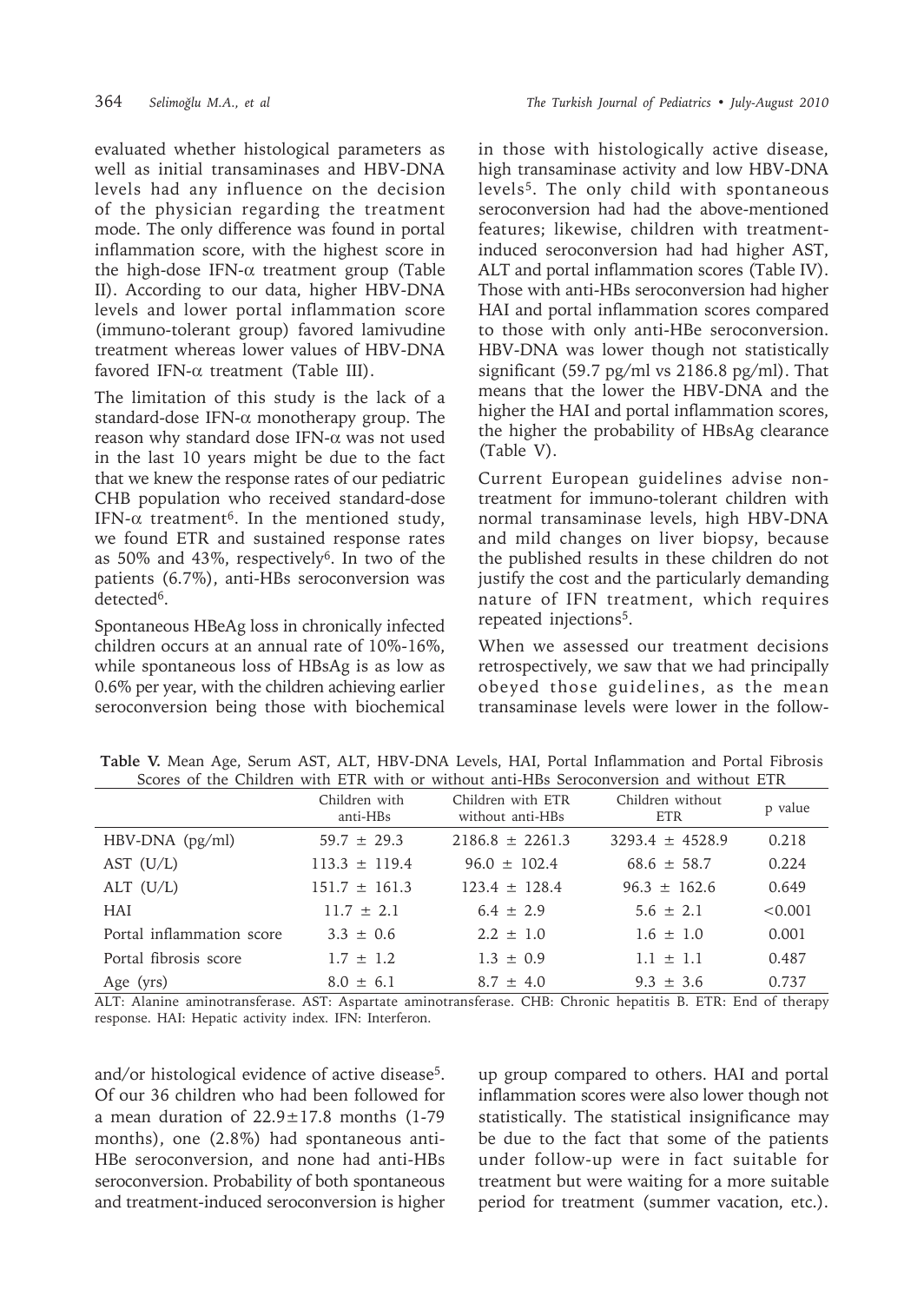Interferon-α has been used in children with chronic HBV for about three decades. Response rates in children vary between 3-58% compared with 8-17% in untreated controls<sup>1</sup>. Although not routinely recommended, response rates with high-dose IFN- $\alpha$  are not unpromising<sup>7</sup>. In a series of Turkish children, sustained response rate was reported as 33% and 60% with standard- and high-dose IFN-α, respectively7. In our series, ETR was achieved in 35.7% of children receiving high-dose IFN-α.

It is known that lamivudine, a nucleoside analogue, has been introduced as a new hope for the treatment of CHB. Combination of lamivudine and IFN-α was offered as a rational therapeutic approach; however, it was demonstrated that adding lamivudine to IFN-α monotherapy did not increase the ETR rate of children in both standard-8-10 and highdose regimens<sup>11</sup>. The ETR rate of children who had received standard-dose IFN-α and lamivudine combination therapy was 61.5%, and was higher than the results of previous  $studies<sup>8,10</sup>$ .

As mentioned before, it seemed that lamivudine treatment was preferred in children with higher HBV-DNA and lower ALT and portal inflammation scores (Table III). In that group, so-called immuno-tolerant, in which lamivudine monotherapy had been chosen, ETR was achieved in 11.8%. Artan et al.<sup>12</sup> previously reported that none of their 17 immuno-tolerant patients had anti-HBe seroconversion with the use of lamivudine. However, D'Antiga et al.13 recently reported that a combination of lamivudine and IFN-α can be used to successfully increase the rate of anti-HBe seroconversion to 22% and anti-HBs positivity to 17%.

Breakthrough was detected in 11.8% of children on either lamivudine monotherapy or combination therapy with IFN-α. Mutations in a specific region of HBV DNA polymerase (YMDD) develop in approximately 20–25% of patients during the first year of therapy, and the rate increases to 70% by five years of treatment14. YMDD mutations were reported in 0% to 60% of treated children<sup>13,15,16</sup>. In a Turkish pediatric series on lamivudine and IFN-α therapy, this rate was reported as 17.9%17.

In conclusion, although the treatment of CHB in children is complex and therapeutic approaches vary, those with high transaminases should be considered for treatment with either IFN-α and/ or nucleoside analogues<sup>2</sup>. It seems that IFN- $\alpha$ is still the most effective treatment for chronic HBV infection in children, though optimal treatment should be individualized, based on clinical and histological features, ability to take medications and contraindications<sup>1</sup>. Hopefully new agents and treatment protocols will enhance response rates in childhood CHB.

#### **REFERENCES**

- 1. Jonas MM. Treatment of chronic hepatitis B in children. J Pediatr Gastroenterol Nutr 2006; 43: S56-60.
- 2. Kerkar N. Hepatitis B in children: complexities in management. Pediatr Transplant 2005; 9: 685-691.
- 3. Bortolotti F, Calzia R, Cadrobbi P, et al. Liver cirrhosis associated with chronic hepatitis B virus infection in childhood. J Pediatr 1986; 108: 224-227.
- 4. Hsu HC, Wu MZ, Chang MH, et al. Childhood hepatocellular carcinoma develops exclusively in hepatitis B surface antigen carriers in three decades in Taiwan. Report of 51 cases strongly associated with rapid development of liver cirrhosis. J Hepatol 1987; 5: 260-267.
- 5. Mieli-Vergani G, Vergani D. Treatment of hepatitis B virus in children: why, whom, how? Indian J Gastroenterol 2006; 25: 121-124.
- 6. Selimoglu MA, Aydogdu S, Yuce G, et al. Alphainterferon treatment in children with chronic hepatitis B infection. J Pediatr Gastroenterol Nutr 1998; 27: 492.
- 7. Gurakan F, Kocak N, Ozen H, et al. Comparison of standard and high dosage recombinant interferon alpha 2b for treatment of children with chronic hepatitis B infection. Pediatr Infect Dis J 2000; 19: 52-56.
- 8. Selimoglu MA, Aydogdu S, Unal F, et al. Alpha interferon and lamivudine combination therapy for chronic hepatitis B in children. Pediatr Int 2002; 44: 404-408.
- 9. Dikici B, Ozgenc F, Kalayci AG, et al. Current therapeutic approaches in childhood chronic hepatitis B infection: a multicenter study. J Gastroenterol Hepatol 2004; 19: 127-133.
- 10. Sokucu S, Gokce S, Suoglu OD, et al. Comparison of interferon monotherapy with interferon-lamivudine combination treatment in children with chronic hepatitis B. Indian J Gastroenterol 2006; 25: 136- 139.
- 11. Dikici B, Bosnak M, Bosnak V, et al. Comparison of treatments of chronic hepatitis B in children with lamivudine and alpha-interferon combination and alphainterferon alone. Pediatr Int 2002; 44: 517-521.
- 12. Artan R. Lamivudine monotherapy in children with immune-tolerant chronic hepatitis B virus. J Chemother 2005; 17: 198-202.